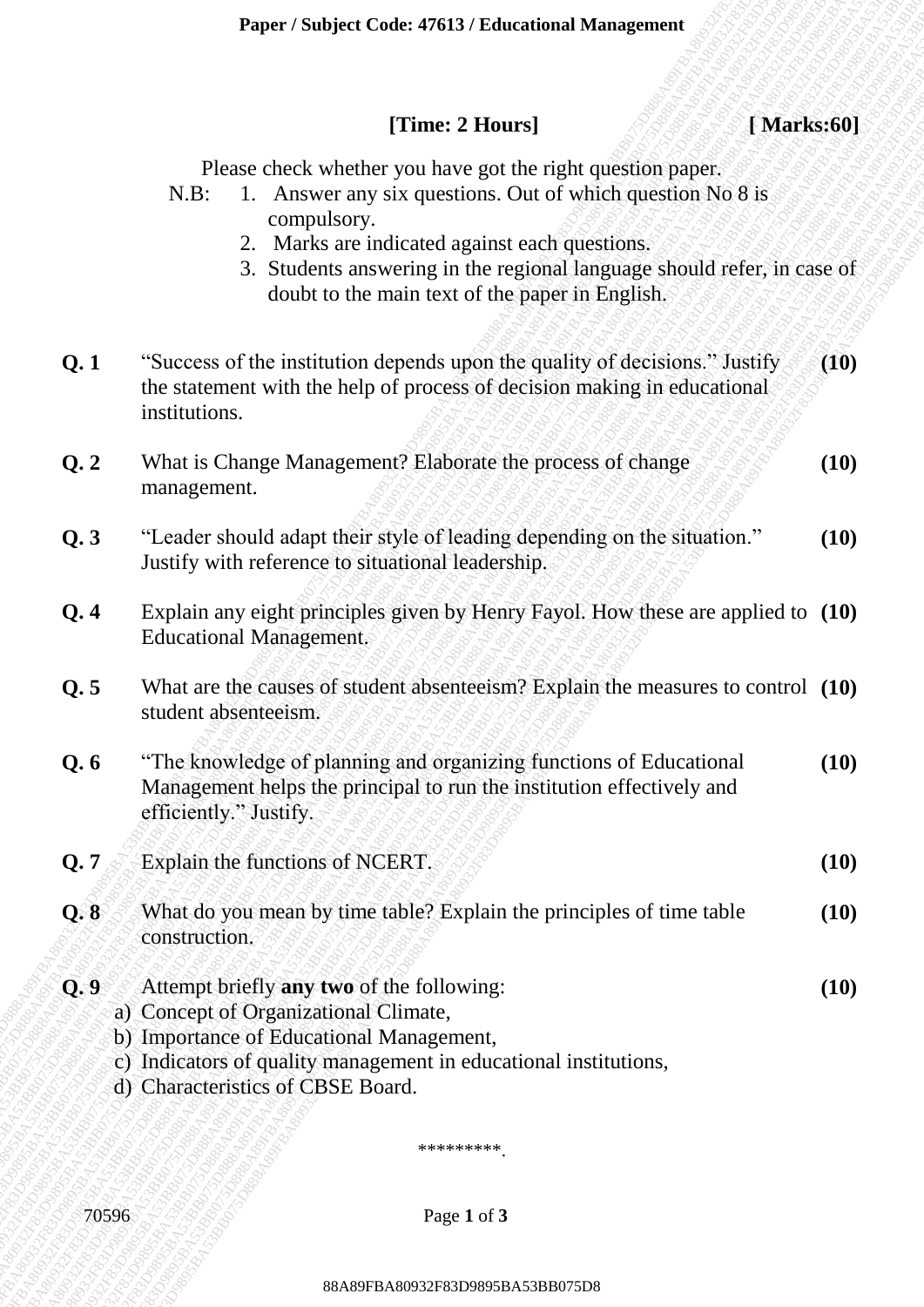## **[**वेळ**:** २ तास**] [** गणु**:**६०**]**

## **मराठी रुपाांतर**

|                          | Paper / Subject Code: 47613 / Educational Management                                                                                                |          |
|--------------------------|-----------------------------------------------------------------------------------------------------------------------------------------------------|----------|
|                          |                                                                                                                                                     |          |
|                          | [वेळ: २ तास]                                                                                                                                        | [गुण:६०] |
|                          | मराठी रुपांतर                                                                                                                                       |          |
|                          | Please check whether you have got the right question paper.                                                                                         |          |
|                          |                                                                                                                                                     |          |
| $\lambda$ . $\beta$      | ''संस्थेचे यश निर्णयाच्या दर्जावर अवलंबून असते.'' शैक्षणिक संस्थातील निर्णय घेण्याच्या प्रक्रियेच्या<br>संदर्भात वरील विधानाचे समर्थन करा.          | (30)     |
| प्र. २                   | बदल व्यवस्थापन म्हणजे काय? बदल व्यवस्थापनाची प्रक्रिया सविस्तर लिहा.                                                                                | (30)     |
| प्र. ३                   | ''नेत्याने नेतृत्वशैली परिस्थितीनुसार अंगिकारावी.'' प्रासंगिक नेतृत्वाच्या संदर्भात समर्थन करा.                                                     | (30)     |
| $\lambda$ . $\lambda$    | हेन्री फेयॉल ह्यांनी दिलेल्या कोणतीही आठ तत्वे स्पष्ट करा. शैक्षणिक व्यवस्थापनाला ती कशी लागू<br>होतात?                                             | (30)     |
| प्र. ५                   | विद्यार्थी अनुपस्थितीची कारणे कोणती? विद्यार्थी अनुपस्थिती नियंत्रित करण्यासाठीच्या उपाय योजना स्पष्ट (१०)<br>करा.                                  |          |
| प्र. ६                   | ''शैक्षणिक व्यवस्थापनाच्या नियोजन आणि संघटन कार्यांच्या ज्ञानामुळे मुख्याध्यापक संस्था प्रभावीपणे<br>आणि परिणामकारक रित्या चालवू शकतात" समर्थन करा. | (30)     |
| प्र. ७                   | एन,सी,ई,आर,टी, ची कार्ये स्पष्ट करा.                                                                                                                | (30)     |
| $\overline{X}$ . $\zeta$ | वेळापत्रक म्हणजे काय? वेळापत्रक बनविण्याची तत्वे स्पष्ट करा.                                                                                        | (30)     |
| प्र, ९                   | खालीलपैकी <b>कोणत्याही दोहोंवर</b> थोडक्यात लिहा.                                                                                                   | (30)     |
|                          | अ) संस्थानिहाय वातावरण,<br>ब) शैक्षणिक व्यवस्थापनाचे महत्व,                                                                                         |          |
|                          | क) शैक्षणिक संस्थेतील गुणवत्ता व्यवस्थापनाचे निकष,                                                                                                  |          |
|                          | ड) सी.बी.एस.सी शिक्षण मंडळाची वैशिष्ट्ये                                                                                                            |          |
|                          |                                                                                                                                                     |          |
|                          |                                                                                                                                                     |          |
| 70596                    | Page 2 of 3                                                                                                                                         |          |
|                          |                                                                                                                                                     |          |
|                          | 88A89FBA80932F83D9895BA53BB075D8                                                                                                                    |          |